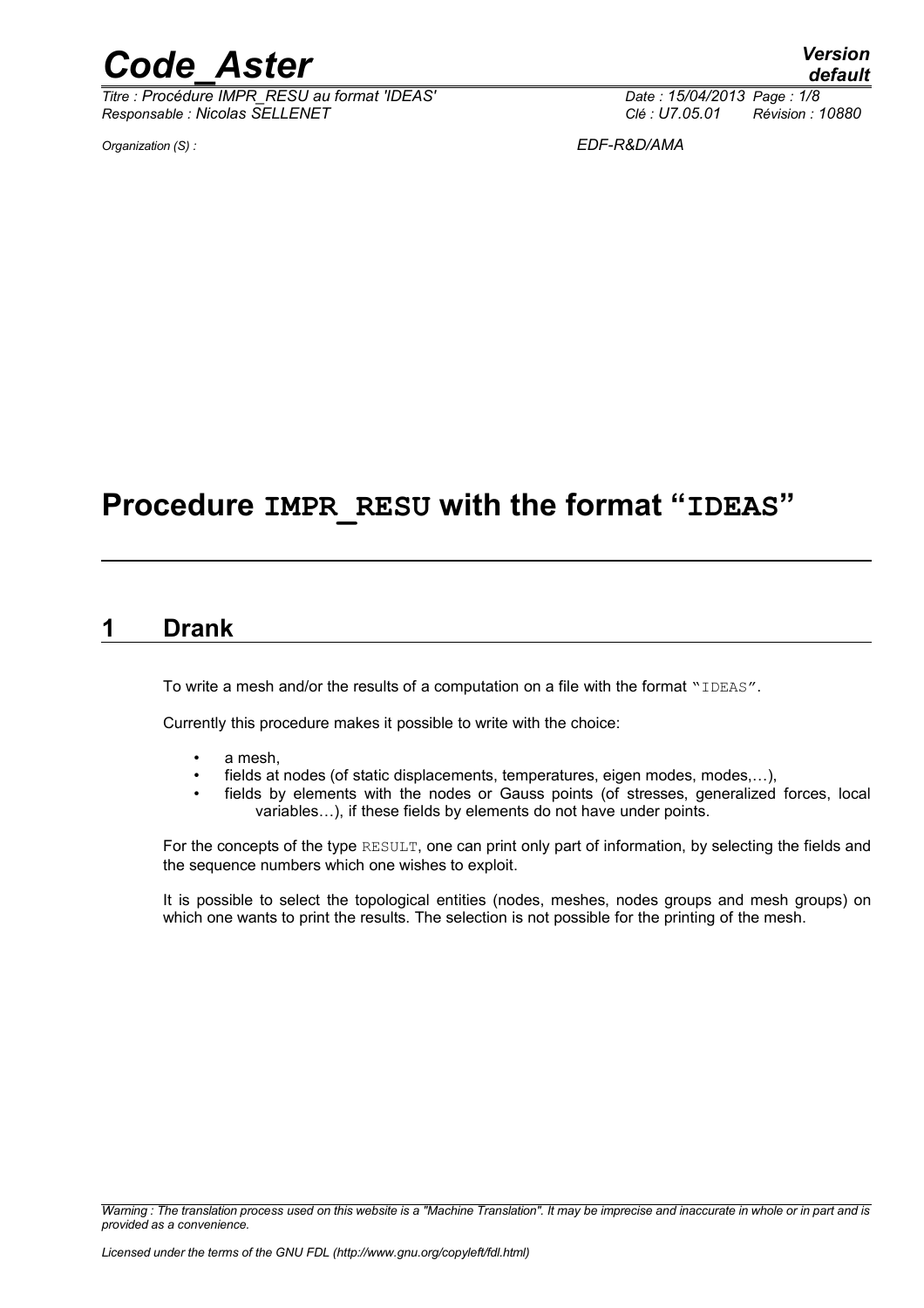*Titre : Procédure IMPR\_RESU au format 'IDEAS' Date : 15/04/2014/2013 Date : 15/04/2013 Page : 15/04/2013 Page : Nicolas SELLENET Responsable : Nicolas SELLENET Clé : U7.05.01 Révision : 10880*

## **2 Syntax**

| IMPR RESU (               |                                                                                                                                                                              |                                                                                                                                                                                                                                                                                  |                                                                                                                                |
|---------------------------|------------------------------------------------------------------------------------------------------------------------------------------------------------------------------|----------------------------------------------------------------------------------------------------------------------------------------------------------------------------------------------------------------------------------------------------------------------------------|--------------------------------------------------------------------------------------------------------------------------------|
| ♦<br>MODELE=MO            | $\mathbf{r}$                                                                                                                                                                 |                                                                                                                                                                                                                                                                                  | [model]                                                                                                                        |
| FORMAT=/<br>♦             | "IDEAS",                                                                                                                                                                     |                                                                                                                                                                                                                                                                                  |                                                                                                                                |
| $\blacklozenge$ VERSION=/ | 4 <sub>1</sub>                                                                                                                                                               |                                                                                                                                                                                                                                                                                  |                                                                                                                                |
|                           | 5,                                                                                                                                                                           |                                                                                                                                                                                                                                                                                  | [DEFAULT]                                                                                                                      |
| UNITE                     | $=30$ ,                                                                                                                                                                      |                                                                                                                                                                                                                                                                                  | [DEFAULT]                                                                                                                      |
| $\lozenge$ resu=          | F (                                                                                                                                                                          |                                                                                                                                                                                                                                                                                  |                                                                                                                                |
|                           | MAILLAGE=MA                                                                                                                                                                  | $\mathbf{r}$                                                                                                                                                                                                                                                                     | [mesh]<br>[squelette]                                                                                                          |
|                           | /CHAM GD=CH GD                                                                                                                                                               | $\mathbf{r}$                                                                                                                                                                                                                                                                     |                                                                                                                                |
|                           | /RESULTAT                                                                                                                                                                    | =RESU                                                                                                                                                                                                                                                                            |                                                                                                                                |
|                           |                                                                                                                                                                              |                                                                                                                                                                                                                                                                                  |                                                                                                                                |
|                           |                                                                                                                                                                              | # Extraction of a field of variables of resu                                                                                                                                                                                                                                     |                                                                                                                                |
|                           | $\Diamond$ /TOUT CHAM=/                                                                                                                                                      | "OUI',<br>$/$ "NON",                                                                                                                                                                                                                                                             | [DEFAULT]                                                                                                                      |
|                           | /NOM CHAM                                                                                                                                                                    |                                                                                                                                                                                                                                                                                  | $=$ L NOMSYMB, $[1 K16]$                                                                                                       |
|                           | /NUME ORDRE<br>/LIST ORDRE<br>/NUME MODE<br>/NOEUD CMP<br>/NOM CAS<br>/ANGLE<br>//FREQ<br>/LIST FREQ<br>/INST<br>/LIST INST<br>♦<br>CRITERE<br># Selection of the components | $\Diamond$ /TOUT ORDRE=' OUI', [DEFAULT]<br>$=$ LORDRE, $[1 1]$<br>$=$ LENTI,<br>$=LMODE$ ,<br>$=NCAS$ , $[1 K16]$<br>$=L$ ANGL,<br>$=$ LFREQ ,<br>$=$ LREEL,<br>$=$ LINST,<br>$=$ LREEL,<br>PRECISION=/ PREC, [R]<br>$/1.0D-3$ , [DEFAULT]<br>$\equiv$ 1000 $\pm$<br>/"ABSOLU", | [listis]<br>$[1 1]$<br>$=LMOECMP$ , $[1 K16]$<br>[1 K16]<br>$[1 R]$<br>[listr8]<br>$[1 R]$<br>[listr8]<br>"RELATIF", [DEFAULT] |
|                           |                                                                                                                                                                              |                                                                                                                                                                                                                                                                                  |                                                                                                                                |
| [DEFAULT]                 |                                                                                                                                                                              | $\Diamond$ /TOUT CMP=' OUI',                                                                                                                                                                                                                                                     |                                                                                                                                |
|                           | /NOM_CMP                                                                                                                                                                     | $=L$ NOMCMP ,                                                                                                                                                                                                                                                                    | [1 K8]                                                                                                                         |
|                           |                                                                                                                                                                              |                                                                                                                                                                                                                                                                                  |                                                                                                                                |
|                           | # Selection of topological entities                                                                                                                                          |                                                                                                                                                                                                                                                                                  |                                                                                                                                |
| [DEFAULT]                 |                                                                                                                                                                              | $\Diamond$ /TOUT=' OUI',                                                                                                                                                                                                                                                         |                                                                                                                                |
| [l gr maille]             | NOEUD=L NOEU<br>GROUP NO=L GRNO<br>MAILLE=L MAILLE                                                                                                                           | $\mathbf{r}$<br>$\mathbf{r}$<br>GROUP MA=L GRMA ,                                                                                                                                                                                                                                | [1 noeud]<br>, [l_gr_noeud]<br>[l maille]                                                                                      |

*Warning : The translation process used on this website is a "Machine Translation". It may be imprecise and inaccurate in whole or in part and is provided as a convenience.*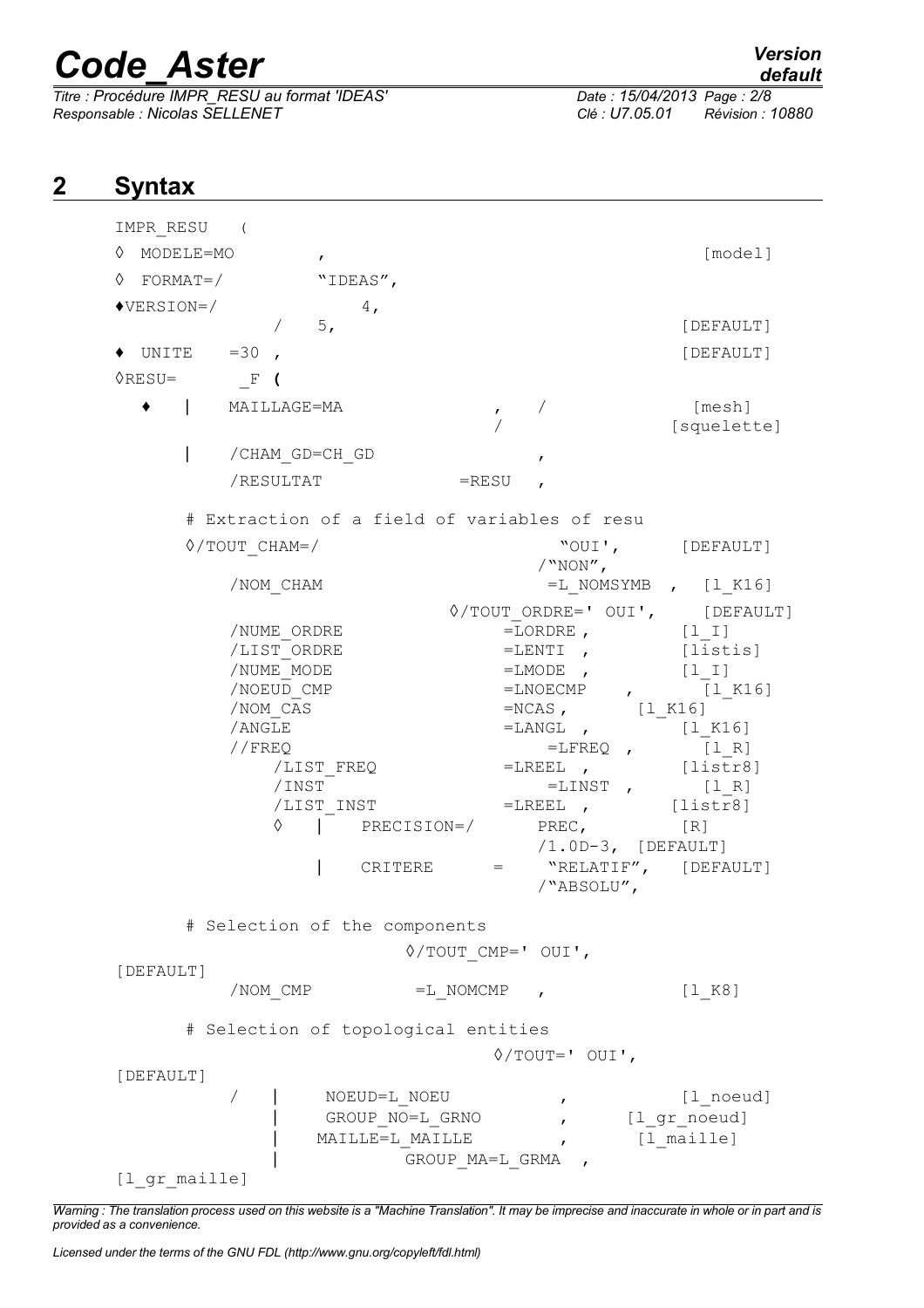**)**

*Titre : Procédure IMPR\_RESU au format 'IDEAS' Date : 15/04/2014*<br> *Responsable : Nicolas SELLENET Clé : U7.05.01 Responsable : Nicolas SELLENET Clé : U7.05.01 Révision : 10880*

*Licensed under the terms of the GNU FDL (http://www.gnu.org/copyleft/fdl.html)*

*provided as a convenience.*

*Warning : The translation process used on this website is a "Machine Translation". It may be imprecise and inaccurate in whole or in part and is*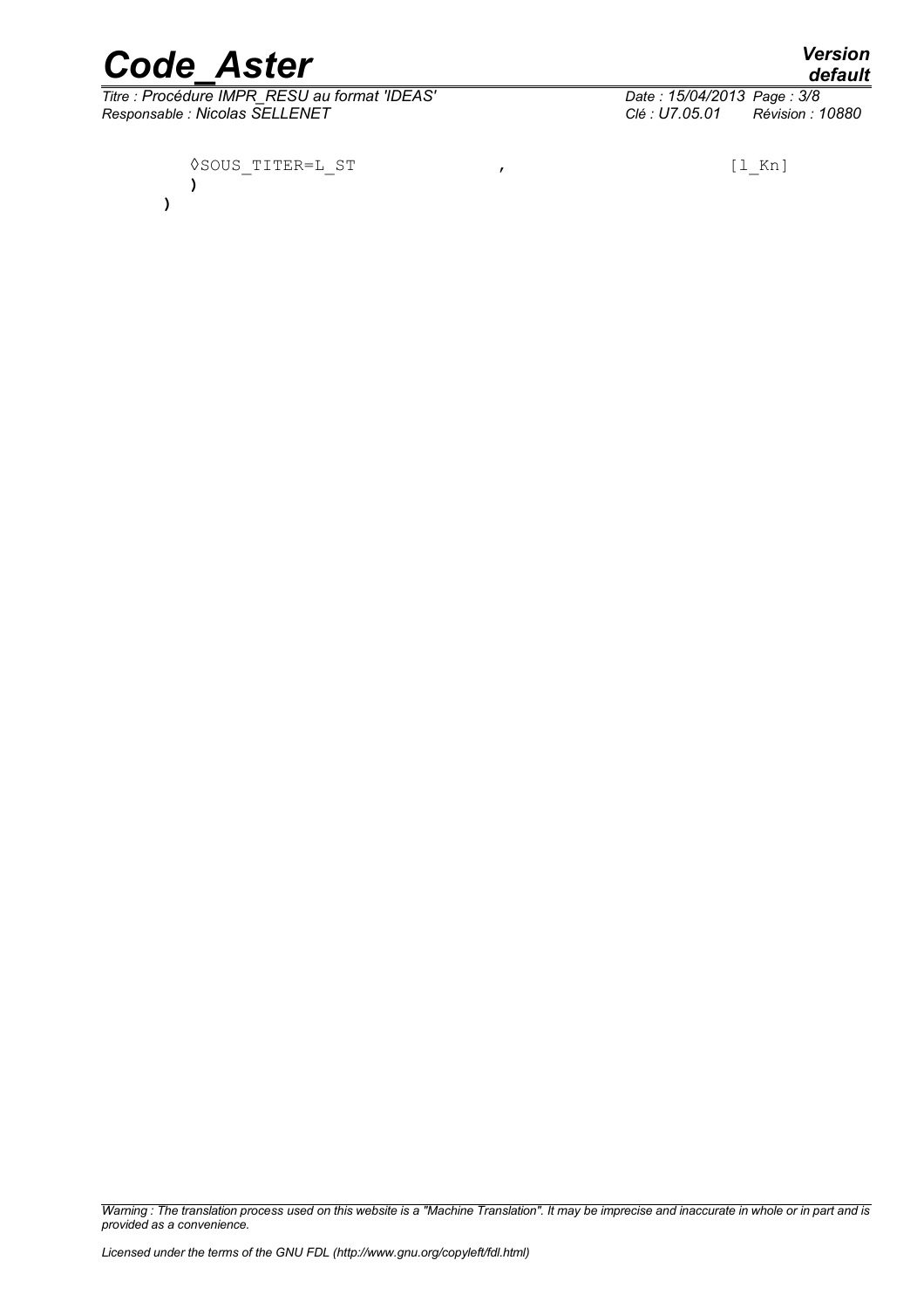*Titre : Procédure IMPR\_RESU au format 'IDEAS' Date : 15/04/2013 Page : 4/8 Responsable : Nicolas SELLENET Clé : U7.05.01 Révision : 10880*

## **3 Formats of writing**

procedure IMPR\_RESU makes it possible to write values in a file with the format I-DEAS™, software marketed by company EDS/UGS, for a graphic visualization.

#### **3.1 Operands FORMAT/VERSION**

operand FORMAT makes it possible to specify the format of printing and is compulsory in the case of a printing to format I-DEAS™.

Operand FORMAT makes it possible to ask for the creation of a file ASCII, known as "universal file" (of .unv type or .msup), which could be read again by I - DEAS™.

The universal file used by software I-DEAS™, has a data-processing structure different according to the version from software I-DEAS™. Operand VERSION makes it possible to specify the version of I-DEAS™ which one wishes to use. This operand is thus licit only when operand FORMAT is worth "IDEAS". The authorized versions are version 4 and version 5 of I-DEAS™.

By default, the printing is done in version 5.

```
Example: IMPR_RESU (RESU= ( F (FORMAT= "IDEAS",
  VERSION = 4, \ldots, \ldots))
```
The upward compatibility of the versions of I-DEAS™ is ensured from version 5. One can thus use the versions higher than version 5 of I-DEAS™ with files written in version 5 (because any version N of I-DEAS™ can read again the files created by the N-1 version).

#### **3.2 Logical operand**

UNITE Unit of the written file (30 per default, which corresponds to the number by default of the mesh files of the .unv  $type$  in ASTK).

## **4 Key word RESU**

This key word factor makes it possible to specify the results to print and the format according to which one wants to print them.

## **5 Printing of mesh: operands MAILLAGE / MODELS**

the operand "MAILLAGE" makes it possible to print the mesh with format I-DEAS™. The printing of the mesh can be required only once and before very other result. By default one prints all the mesh.

One can however reduce the printing of the mesh to only meshes of the mesh supporting a finite element by defining the MODEL operand. So concept of the model  $type$  is optional in the majority of the printings. However, it can be used to print only the part of the mesh of which meshes are affected in the model.

In addition, with the format "IDEAS" when the MODEL key word is provided one seeks the type of finite element I - DEAS™ nearest to that of *Code\_Aster*, if not a kind of finite element by default are affected in universal file I-DEAS™.

With the format "IDEAS", the numbers of the nodes are that of *Code\_Aster* except when the mesh is resulting from software I-DEAS™ (one line checks the presence of the character string AUTEUR=INTERFACE\_IDEAS in the first of the title of the mesh and from the tenth position); in this case one restores classification I-DEAS™.

*Warning : The translation process used on this website is a "Machine Translation". It may be imprecise and inaccurate in whole or in part and is provided as a convenience.*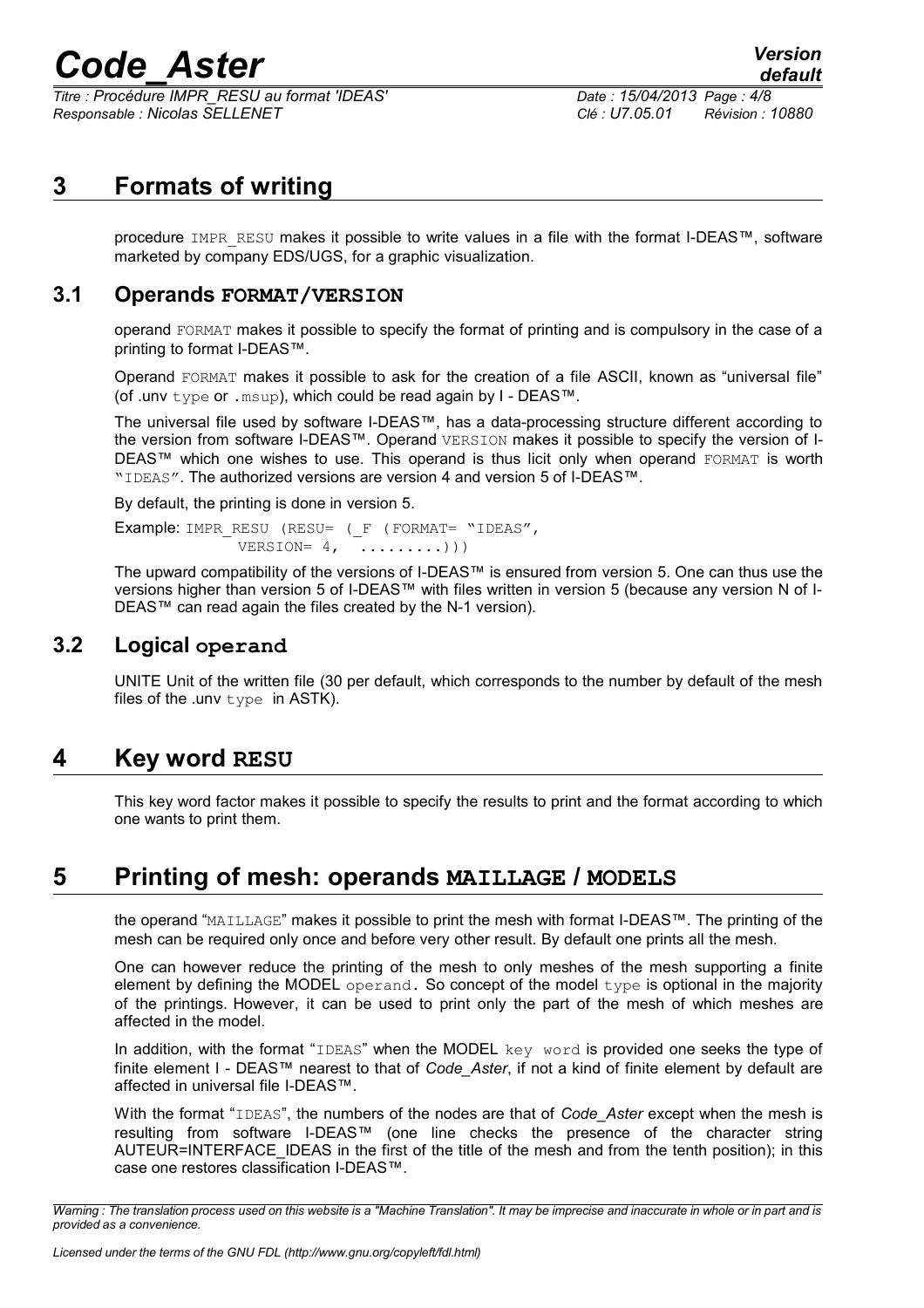*default*

*Code\_Aster Version*

*Titre : Procédure IMPR\_RESU au format 'IDEAS' Date : 15/04/2013 Page : 5/8 Responsable : Nicolas SELLENET Clé : U7.05.01 Révision : 10880*

**Note:**

- 1) *Meshes 3D of type PYRAM5 and PYRAM13 are not available under I-DEAS. These meshes are thus not written in the universal file created by the command IMPR\_RESU with the format IDEAS .*
- 2) *The mesh 3D of type HEXA27 is not available under I-DEAS. Meshes the Aster of this type are converted into meshes type HEXA20 in the universal file created by the command IMPR\_RESU with the format IDEAS .*

### **6 Operands CHAM\_GD and RESULTAT**

the values of the computed fields are stored in data structures called fields of variables. These fields of variables can be directly accessible (concept CHAM\_GD) where to be in a data structure gathering several fields of variables (result concept ).

- A field of variables is a data structure which makes it possible to store fields defined in the nodes (cham no  $*$ ) or fields defined by elements (chamelem  $*$ ). For the fields by elements, one and the distinguishes the fields defined in the nodes from the elements fields defined in Gauss points of the elements.
- A result concept is composed of one or more fields of variables. For example, with each computation step one stores in data structure result, the field of variables displacement. This structure is thus a matric structure of order 2, whose index is, for example, the list of times of computation and the other all the computed fields (displacements, stresses, strains,…).

One reaches in this case a field of variables by specifying a value of a variable of access (sequence number, time, frequency, number of mode,...) and a field name ("DEPL", "SIGM ELNO",...). There exist several types of result concept: evol elas, evol noli, mode meca,.... A each one corresponds a list of fields and a list of licit variables of access.

Taking into account data structure  $result$ , one understands easily that the possibilities of printing which one lays out are those of the fields of variables, supplemented by specific possibilities.

**Note:**

- 1) *Meshes 3D of type PYRAM5 and PYRAM13 are not available under I-DEAS. The values of the fields Aster associated with these meshes are thus not written in the universal file created by the command IMPR\_RESU with the format IDEAS .*
- *2) The mesh 3D of type HEXA27 is not available under I-DEAS. The values of the fields Aster calculated on this kind of mesh are written on meshes of type HEXA20; it is - with - to say that one transfers only the values from the fields Aster on the first 20 nodes.*

### **6.1 Operand CHAM\_GD**

the values of the fields of variables are written in one or more datasets of the universal file:

- dataset 55 for the fields at nodes,
- dataset 57 for the fields by element with the nodes,
- dataset 56 for the fields by elements with Gauss points (in fact, one writes constant fields by element while realising on Gauss points).

In I-DEAS™, some datasets is typified: displacements, stresses, strains, temperature, pressure. One thus gathers the components in order to write the typified datasets, then one writes the other components in datasets of the type "UNKNOWN".

The datasets of the type "UNKNOWN" contain to the maximum six components; for a field of variables of N components one thus writes n/6 datasets.

#### **6.2 Operand RESULTAT**

operand RESULTAT makes it possible to print the fields contained in a result concept . One can for example choose to print only certain fields (cf the key word: NOM\_CHAM).

*Warning : The translation process used on this website is a "Machine Translation". It may be imprecise and inaccurate in whole or in part and is provided as a convenience.*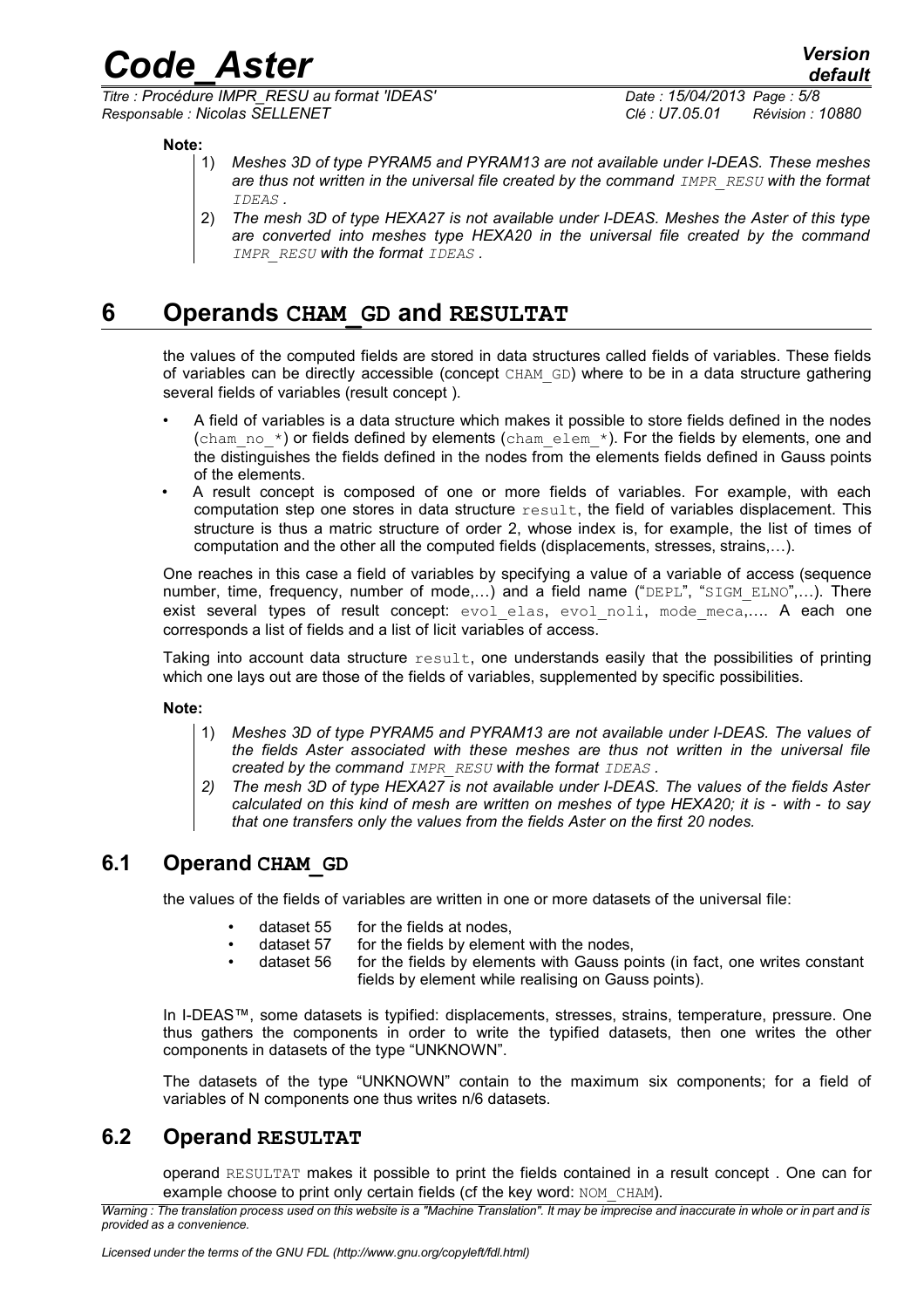*Titre : Procédure IMPR\_RESU au format 'IDEAS' Date : 15/04/2013 Page : 6/8 Responsable : Nicolas SELLENET Clé : U7.05.01 Révision : 10880*

*default*

The result concept is written field of variables by field of variables in datasets 55,56 or 57.

## **7 Extraction of a field of variables**

#### **7.1 Operands TOUT\_CHAM/NOM\_CHAM**

C F. document [U4.71.00].

#### **7.2 Operands**

**TOUT\_ORDRE/NUME\_ORDRE/LIST\_ORDRE/NUME\_MODE/INST/LIST\_I NST/FREQ/LIST\_FREQ/NOEUD\_CMP/NOM\_CAS/ANGLE/accuracy/CR ITERE**

cf document [U4.71.00].

## **8 Selection on the components**

In order to reduce the volume of the printings and the size of "universal" file I-DEAS™, the user can print only the values of certain components (for example that displacement following the axis X: component DX or that stress XX: component SIXX).

#### **8.1 Operand TOUT\_CMP**

This key word makes it possible to indicate that one wishes to print all the components of the field. It is the value by default.

#### **8.2 Operand NOM\_CMP**

This key word makes it possible to choose the list of the components CHAM GD or all the fields of result concept which one wishes to print.

Key keys TOUT CMP and NOM CMP cannot be used simultaneously.

When the user specifies key word NOM\_CMP, the datasets create in the universal file are typified UNKNOWN, which will prohibit the user from tracing deformed (even if the dataset contains the components DX, DY, DZ, DRX, DRY, DRZ) and of the computation of the criteria of Von Mises and/or Tresca (even if the dataset contains components SIXX, SIYY,… SIXZ).

This functionality makes it possible to choose the components, as well for cham no as of the cham\_elem with actual values.

Operand NOM CMP is not programmed for the cham no and cham elem with complex values.

## **9 Selection of the topological entities**

In order to reduce the volume of the printings and the size of "universal" file I-DEAS™, it is sometimes necessary to print only part of result. With this intention one can wish to print a field at nodes only in some nodes, or a field by element that in certain elements.

This selection which one will note "selection on topological entities" is possible with the format "IDEAS".

*Warning : The translation process used on this website is a "Machine Translation". It may be imprecise and inaccurate in whole or in part and is provided as a convenience.*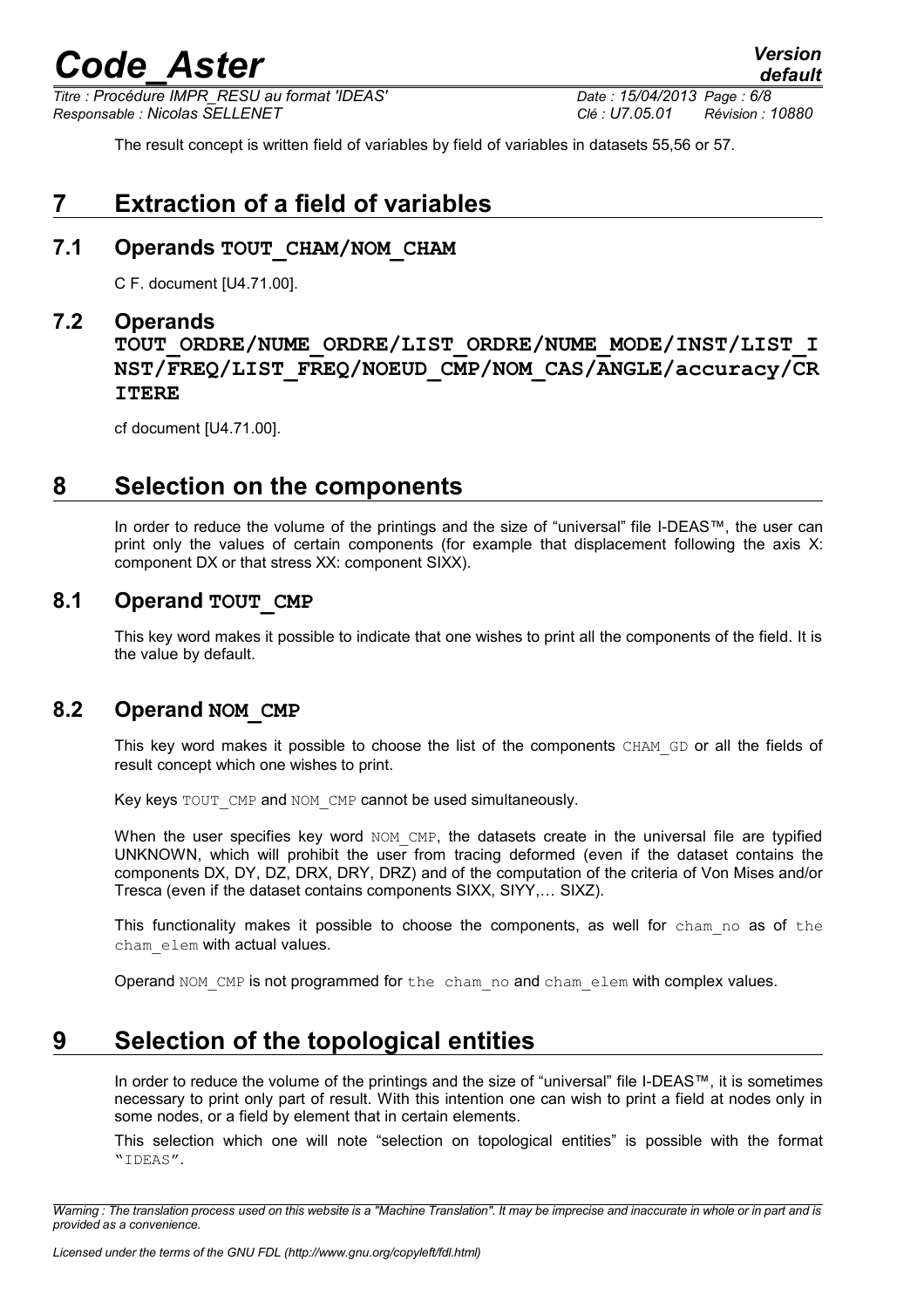*Titre : Procédure IMPR\_RESU au format 'IDEAS' Date : 15/04/2013 Page : 7/8 Responsable : Nicolas SELLENET Clé : U7.05.01 Révision : 10880*

#### **9.1 Operand TOUT**

This key word indicates that one wishes to print the field on all the structure (all the nodes for a field at nodes, all elements for a field by element).

#### **9.2 Operand NOEUD**

This key word makes it possible to indicate the list of the nodes on which one wishes to print a cham no. If this key word is used in the case of the printing of a cham elem, he is ignored, and the cham elem is printed in all meshes specified in addition.

#### **9.3 Operand GROUP\_NO**

This key word makes it possible to indicate the list of the nodes groups on which one wishes to print a cham no. If this key word is used in the case of the printing of a chamelem, he is ignored, and the cham elem is printed in all meshes, specified in addition.

#### **9.4 Operand NETS**

This key word makes it possible to indicate the list of meshes on which one wishes to print  $a$ cham elem. For a cham no, it makes it possible to indicate the list of the nodes, tops of meshes to which one wishes to print the cham no.

#### **9.5 Operand GROUP\_MA**

This key word makes it possible to indicate the list of the mesh groups on which one wishes to print  $a$ cham elem. For a cham no, it makes it possible to indicate the list of the nodes, tops of meshes to which one wishes to print the cham no.

### **10 Operand SOUS\_TITRE**

This argument makes it possible to print under title of comment, for more details to consult the document [U4.03.01].

The SOUS TITRE by default is:

- for a cham gd
	- for a cham no SOUS TITRE = ("Field at nodes" ) for a cham elem SOUS TITRE = ("FIELD PAR ELEMENT &LOC (cham elem)") Example: FIELD PAR ELEMENT WITH Gauss points
- for result
	- for a cham no SOUS TITRE =  $($  "Field at nodes", "OF Symbolic name &NOM\_SYMB (Result cham\_no) &RL", "NUMERO D '' ORDRE &NUM ORDRE (Result cham no)", "&ACCES (Result cham\_no)")

Example of printing:

FIELD AT NODES OF SYMBOLIC NAME DEPL SEQUENCE NUMBER: 2 NUME\_MODE: 3

*Warning : The translation process used on this website is a "Machine Translation". It may be imprecise and inaccurate in whole or in part and is provided as a convenience.*